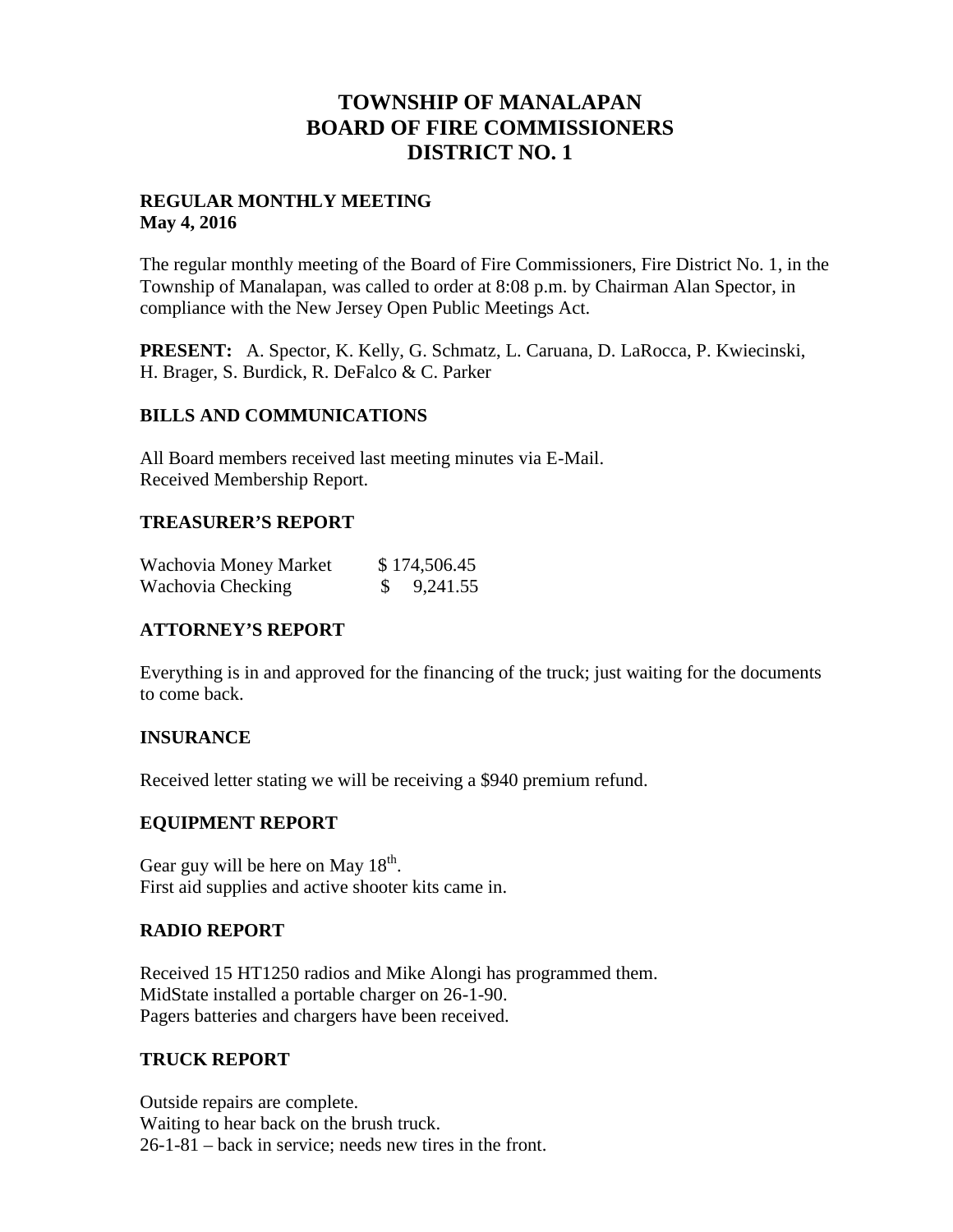## **CHIEF'S REPORT**

84 calls for the month of April and 313 calls for the year so far. Fire extinguishers were check; some were condemned and need to be replaced.

## **ASSOCIATION REPORT**

Siding on the Main House was repaired. There is a 10 foot section of flashing missing at the Satellite.

## **TRUSTEES' REPORT**

No report.

## **OLD BUSINESS**

See attached.

## **NEW BUSINESS**

Commissioner Schmatz made a motion to pay all vouchers; this was seconded by Commissioner LaRocca. All voted aye.

Commissioner Caruana made a motion for \$2,500 to have the trucks detailed for Memorial Day; this was seconded by Commissioner LaRocca. All voted aye.

Commissioner Schmatz made a motion not to exceed \$750 to purchase replacement items for Fire Police; this was seconded by Commissioner Kelly. All voted aye.

Commissioner Kelly made a motion to replace 11 fire extinguishers that failed hydro testing; this was seconded by Commissioner LaRocca. All voted aye.

Discussion held regarding the purchasing/leasing of computers to replace older ones.

Commissioner Spector made a motion for \$1,331.56 to renew our WatchGuard security program; this was seconded by Commissioner Kelly. All voted aye.

Commissioner Spector received an email stating that our cable bill will be increasing; Hal Brager to look into this.

Discussion held regarding firehouse lease.

Meeting opened to the public at 8:47 P.M.

A motion was made by Commissioner LaRocca to adjourn; it was seconded by Commissioner Spector and all voted aye.

Meeting adjourned at 8:49 P.M.

Respectfully submitted, Kenneth Kelly, Clerk